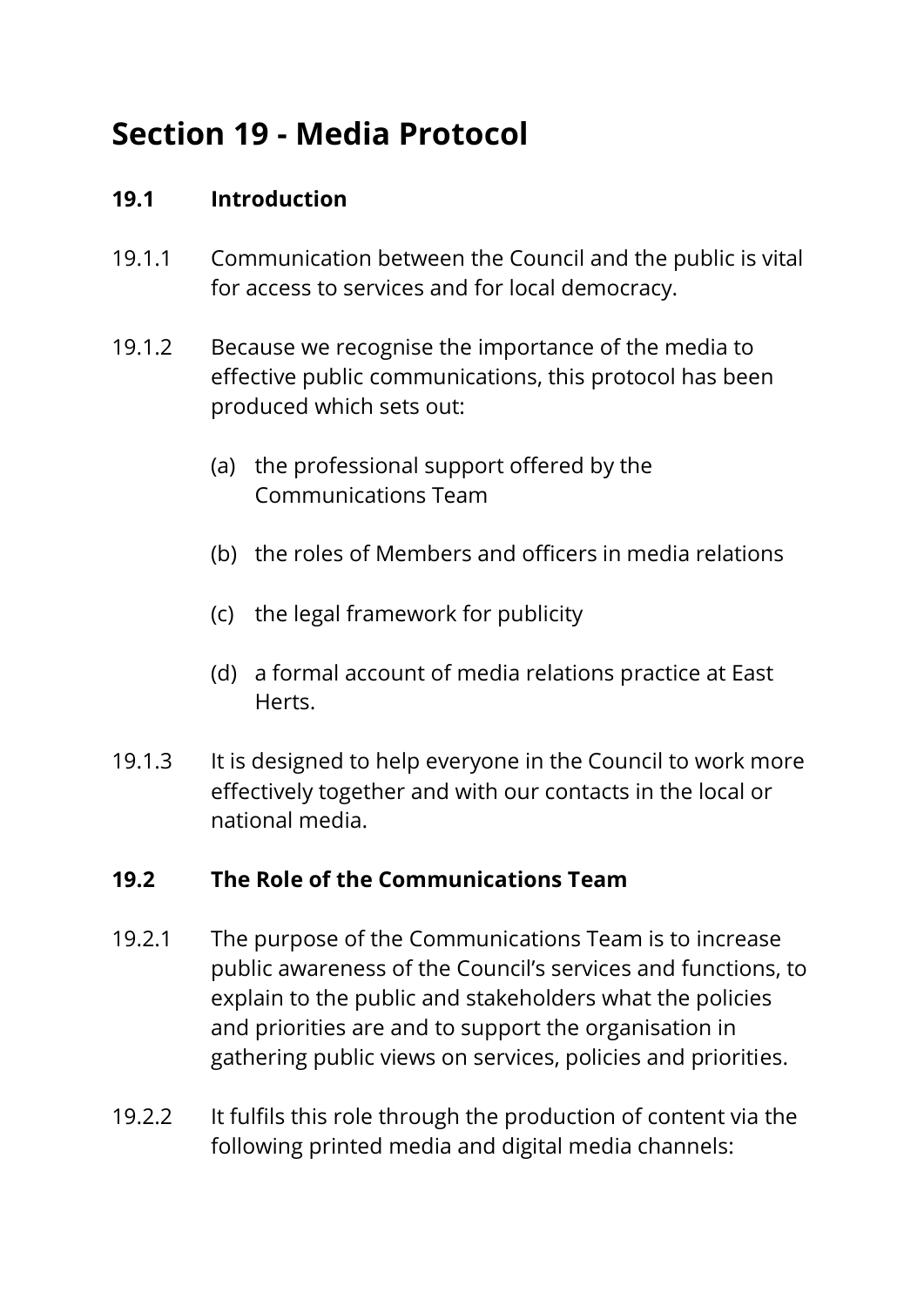- (a) press releases and responses to press enquiries
- (b) press briefings
- (c) the hosting of photocalls and media events
- (d) electronic newsletters (network)
- (e) council website
- (f) council social media accounts (including Facebook, Twitter, Instagram, LinkedIn and Youtube)
- 19.2.3 The Communications Team provides Officers and Members with support on any communications matter that relates to the reputation of the Council as a whole, its policies and its services.

## **19.3 Who speaks for East Herts Council to the Media?**

- 19.3.1 As democratically elected and publicly accountable representatives, the Members of East Herts are the primary spokespeople for the authority with the media. Only Members who hold particular positions should be individually identified in publicity.
- 19.3.2 These should be taken as:
	- (a) Leader and other Committee Chairmen
	- (b) Chairman and Vice Chairman (in their ceremonial roles)
	- (c) Executive Members
- 19.3.3 Therefore: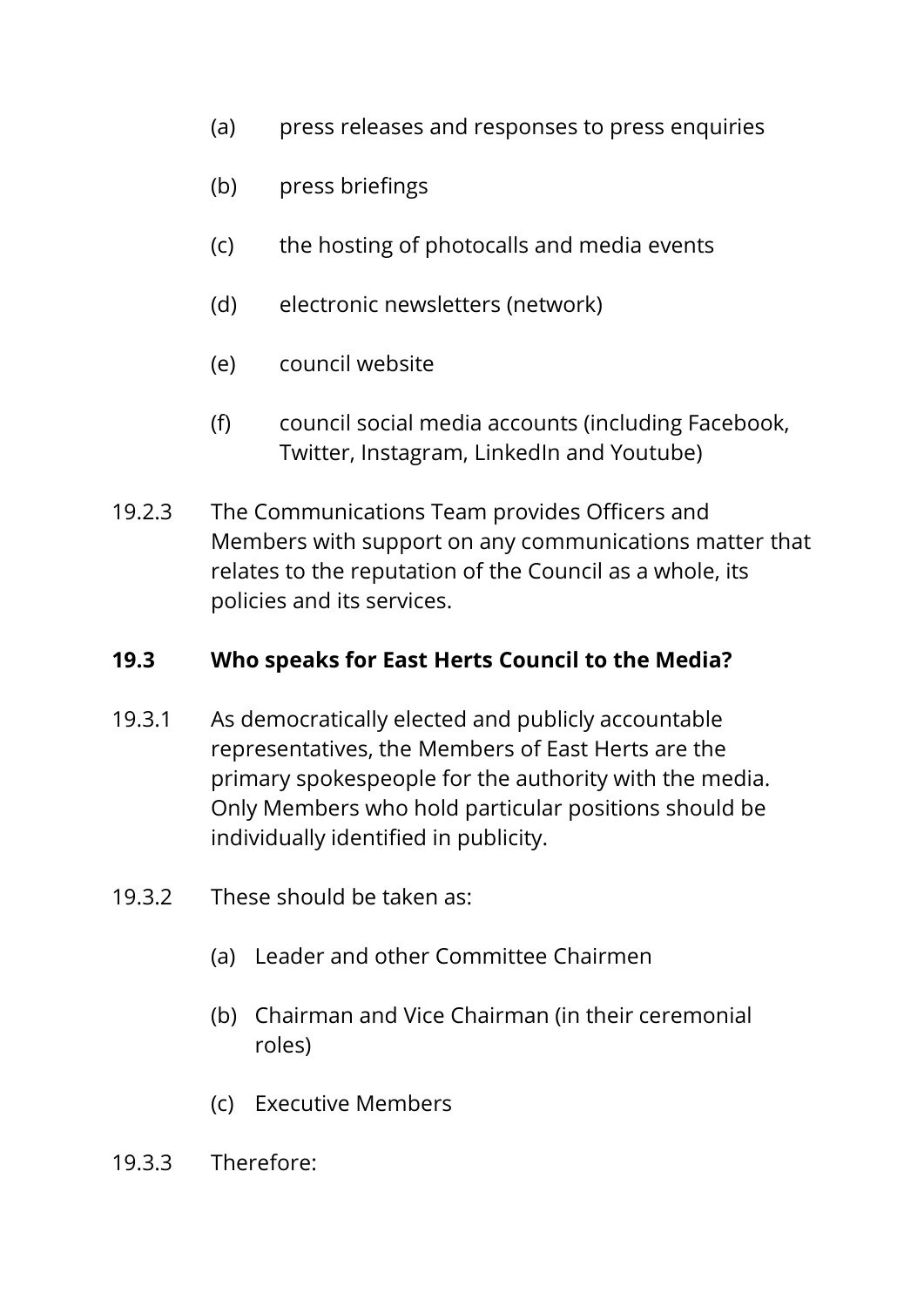- (a) The Leader is the main spokesperson on cross cutting policies and issues at national level.
- (b) Executive Members are spokespeople for the Council in their respective portfolios.
- (c) Other leading Members (such as Chairmen of Scrutiny and Development Management) will be quoted and referred to in relation to issues within their own areas of expertise.
- (d) The Chairman will be the spokesman on all matters of a civic or ceremonial nature.
- (e) Officers are also important spokespeople for the Council. Whilst the Communications Team can and will handle many factual enquiries, there will be occasions when more specialist or technical information will be required.
- (f) In these instances it is expected that senior officers (Chief Officers and Heads of Service) will handle media interviews.
- (g) Other officers, with the agreement of the respective Head of Service, may also be the most appropriate person to handle media enquiries and this can be facilitated with support from the Communications Team.

#### **19.4 Managing media enquiries**

19.4.1 Media enquiries will be responded to as soon as possible (within 24 hours), unless agreed otherwise.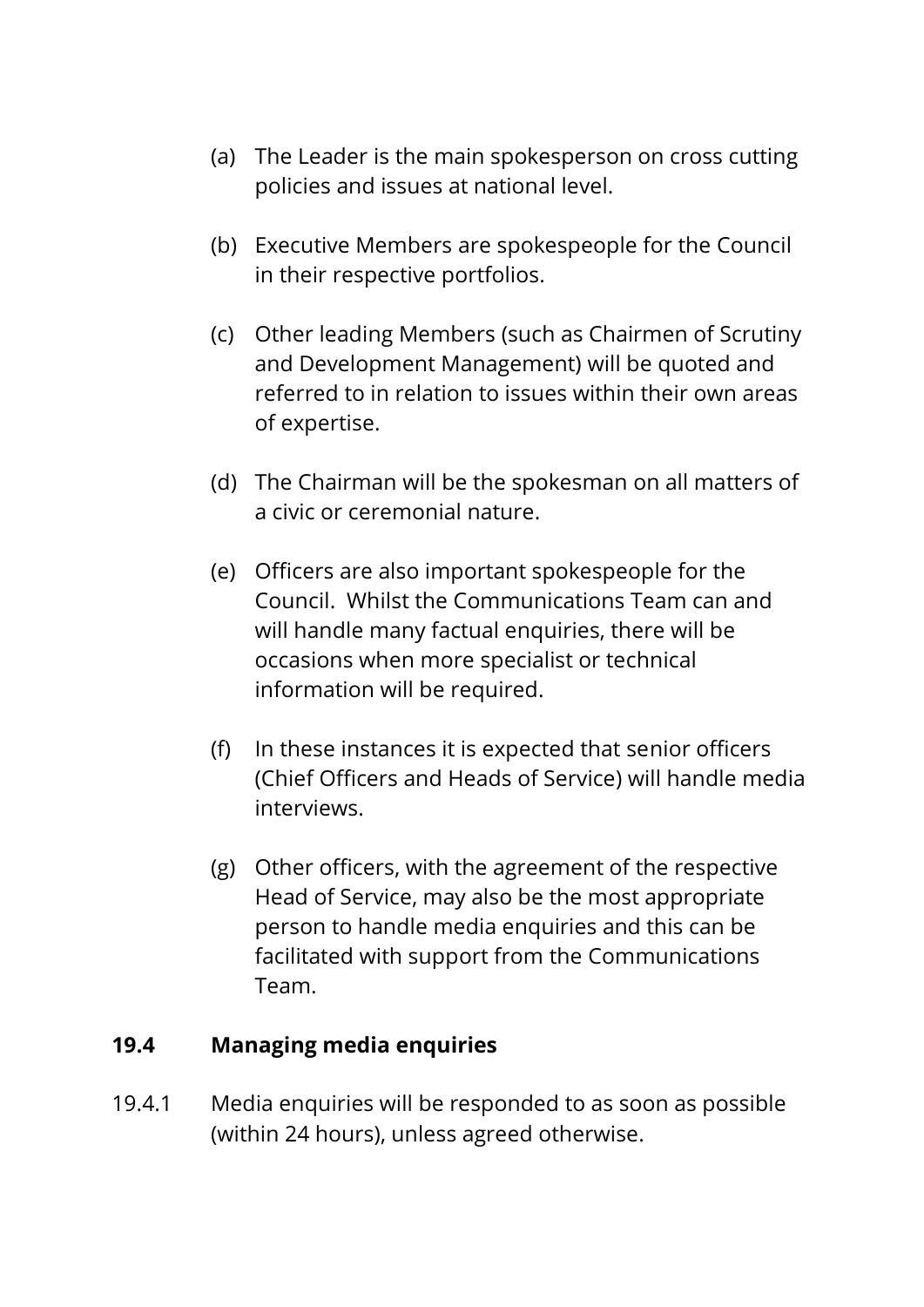- 19.4.2 Deadlines for enquiries can vary. The journalist making the enquiry will be asked for a deadline and the Communications Team will endeavour to respond within this timeframe.
- 19.4.3 In certain circumstances, the deadline will not be achievable, such as when several questions have been asked in one single enquiry or the relevant Officer is not available. In such cases, the journalist making the enquiry will be notified and an agreement reached as to a new response deadline.
- 19.4.4 The media enquiry process is as follows:
	- (a) The media contact the council for a comment, clarification is sought on the topic and the deadline is checked and confirmed.
	- (b) The Communications Team contact the relevant Officer(s) to request information
	- (c) The Communications Team draft a response/statement
	- (d) The Officer who provided the information and the relevant Head of Service asked to approve or amend the prepared statement
	- (e) The statement sent to the Executive Member for amendments and approval
	- (f) Statement is re-circulated with amendments if necessary
	- (g) The Communications Team sends statement to the media.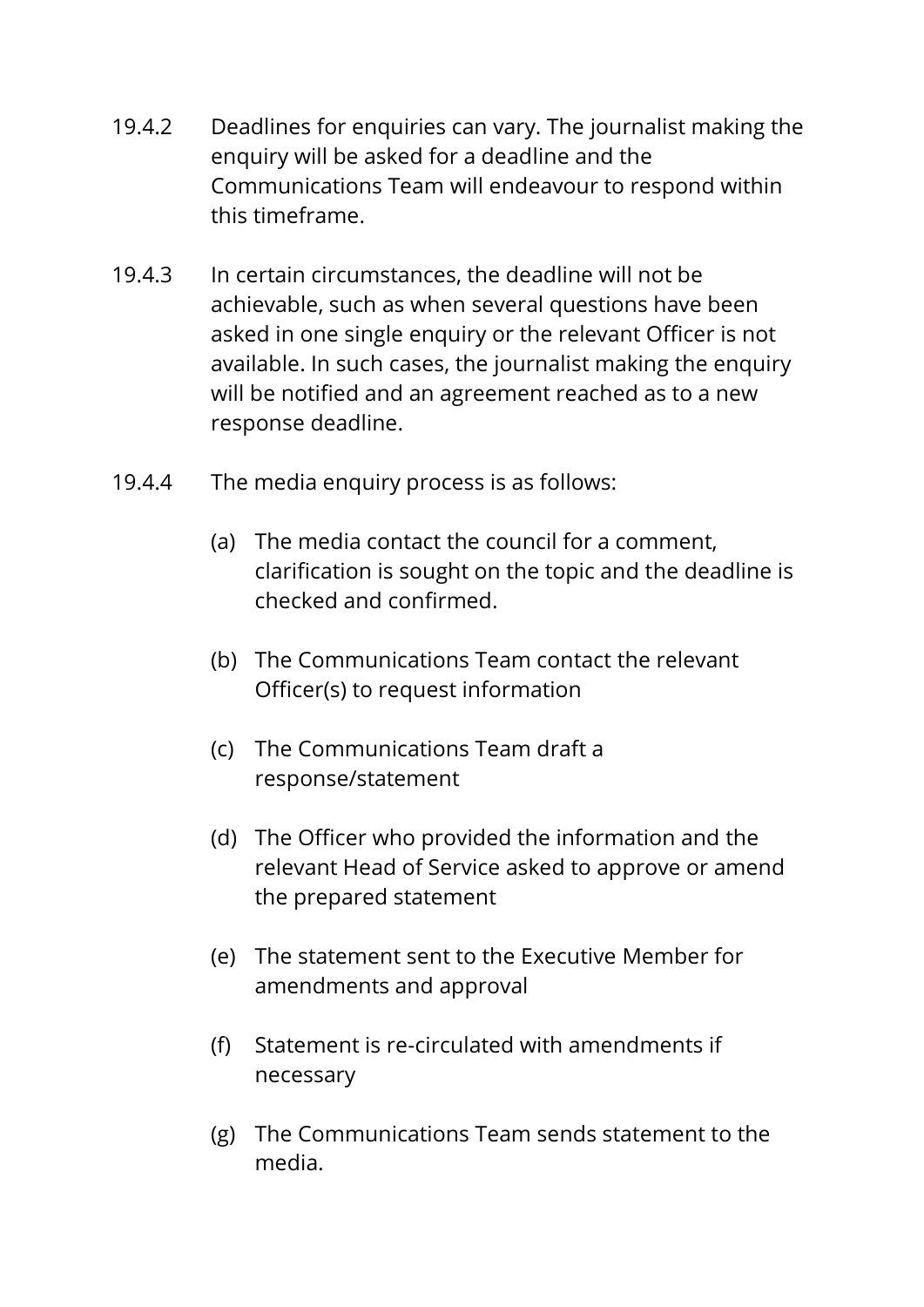## **19.5 Other officers**

- 19.5.1 Officers who are contacted directly by the media without advance knowledge, agreement or preparation are advised to politely redirect the request to the Communications Team.
- 19.5.2 All queries are subject to media deadlines. By missing a deadline, a story may appear without a council comment and the council's reputation could suffer. Contact from the Communications Team with a media query should be treated as a matter of priority and dealt with as soon as possible.
- 19.5.3 The Communications Officer should be provided with as much information as possible. The Communications Officer will agree with the Officer what goes in the public domain.
- 19.5.4 There are no circumstances where it would be acceptable to refuse to give a response. If the response is circumscribed, for example because of data or child protection issues, then the Communications Team will explain why in an official response.

## **19.6 Ward Members**

19.6.1 The Communications Team is happy to advise Ward Members who are approached directly by the media for comment/interview but it is not a political resource.

## **19.7 The Legal Framework**

19.7.1 Council resources can only be used for non party-political publicity of the work of the Council.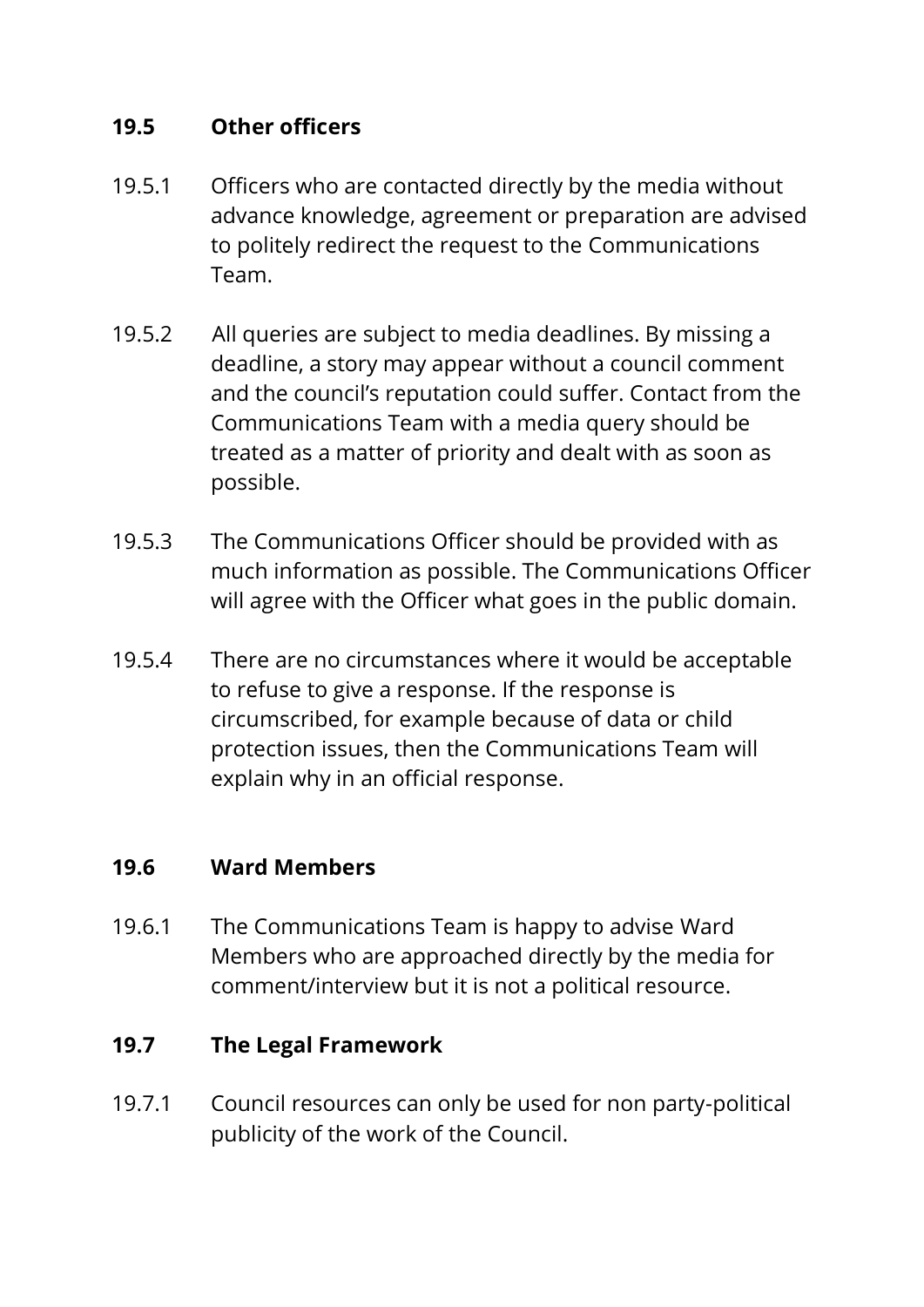- 19.7.2 All Council publicity and media work is governed by provisions in the Local Government Act 1972, the Local Government Act 1986 and the Government's Code of Recommended Practice on Local Authority Publicity 1988 as Revised 2001.
- 19.7.3 Collectively these pieces of legislation are intended to ensure that public money is not spent inappropriately on political communications. They require authorities to ensure that "Any publicity describing the Council's policies and aims should be as objective as possible, concentrating on facts or explanation or both." They also forbid Councils from publicity which could in any way be construed as being designed to "affect support for a political party".
- 19.7.4 Council publicity should focus on publicising the democratically agreed policy and priorities.

## **19.8 Election time**

- 19.8.1 Special restrictions apply during the period prior to elections.
- 19.8.2 The updated Code of Practice on Local Authority Publicity requires that proactive publicity should be precluded in all its forms for candidates and other politicians involved directly in the election. Publicity should not deal with controversial issues or report views, proposals or recommendations in such a way that identifies them with individual Members or groups of Members.

Note: It is acceptable for the Council to respond in appropriate circumstances to events and legitimate service enquiries provided that their answers are factual and not party political. Members holding key political or civic positions should be able to comment in an emergency or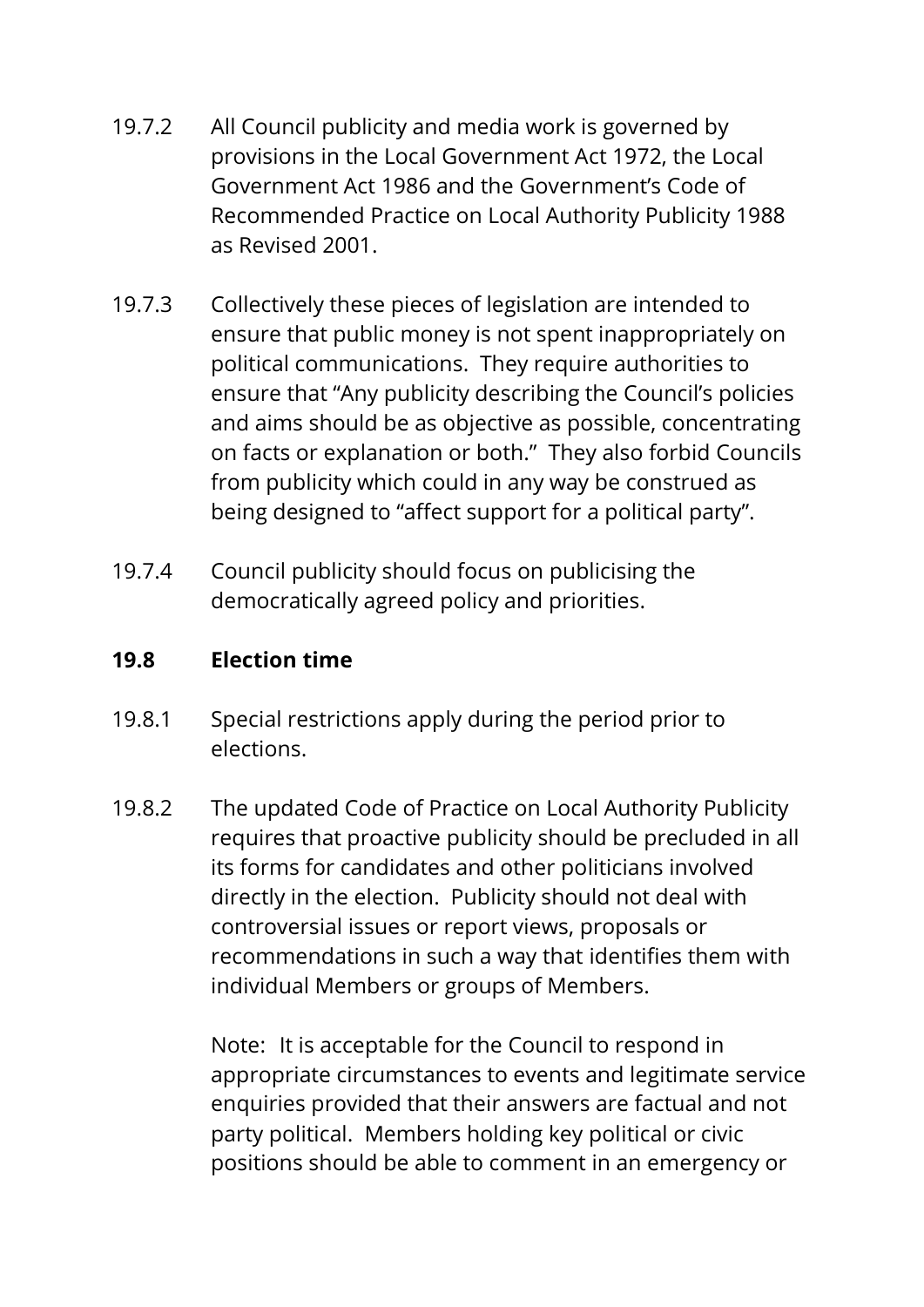where there is a genuine need for a Member level response to an important event outside the Council's control. Proactive events arranged in this period should not involve Members likely to be standing for election.

- 19.8.3 Consequently, no Members will be quoted in news releases produced by East Herts Council in the period leading up to an election.
- 19.8.4 Wider publicity initiatives also need to be considered carefully during this period.
- 19.8.5 In the advent of an election, it is possible that prospective candidates (including non-District elections) may request visits to Council services and premises. All candidates must be treated equally and there is no requirement for such requests to be refused. Council staff should not be included in any photographs that may be arranged during such visits.
- 19.8.6 Within East Herts the Communications Team and/or Legal Services colleagues are best placed to advise and support colleagues on any legal implications of publicity. If in doubt, their advice should also be sought.

#### **19.9 General Media Relations Practice at East Herts**

- 19.9.1 High performing councils proactively manage media relations, rather than letting the media set the agenda.
- 19.9.2 To maximise positive publicity across all media, the Communications Team use a Public Relations (PR) forward plan with activity agreed a quarter ahead.
- 19.9.3 The Communications Team will promote: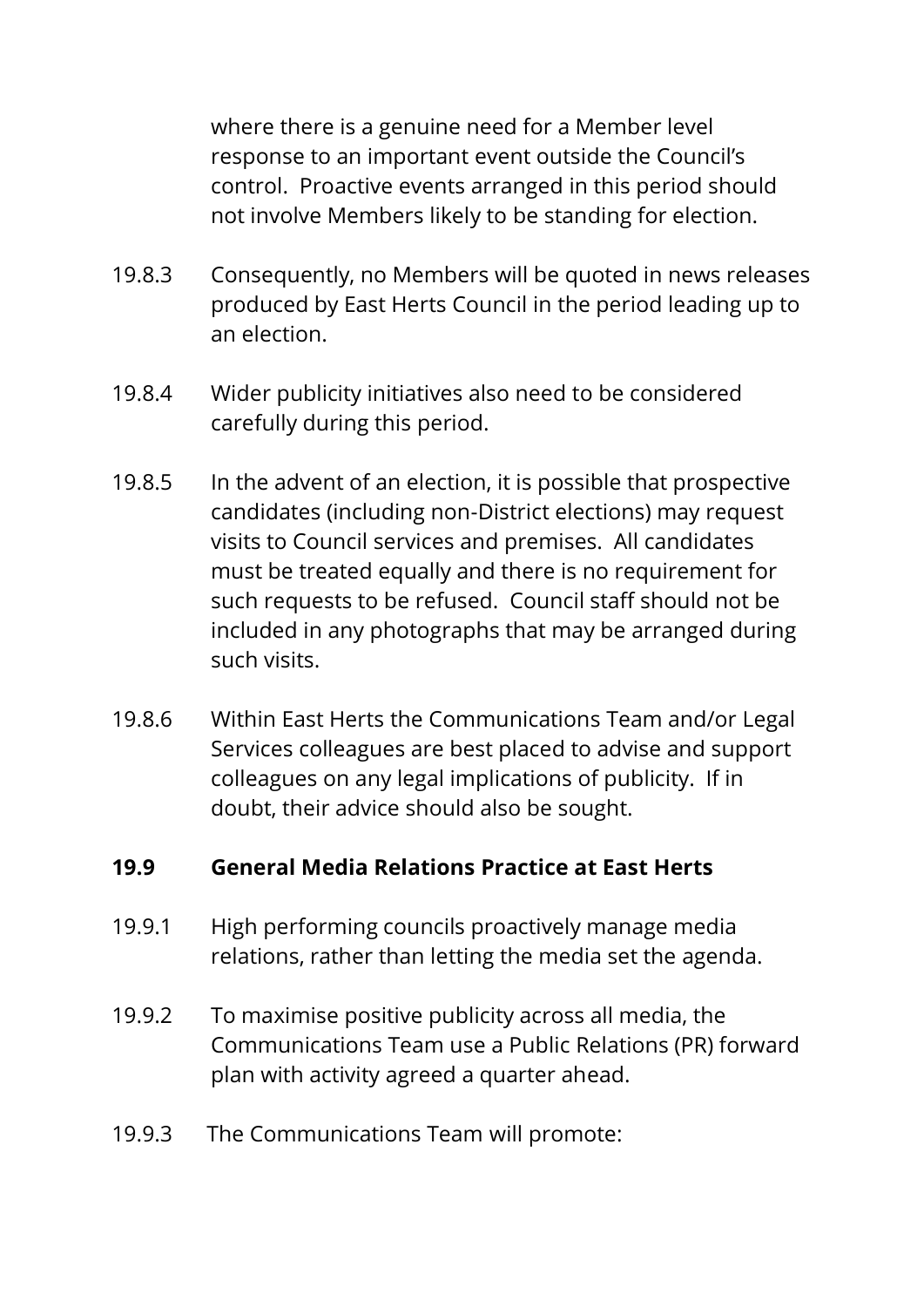- (a) Agreed service initiatives in liaison with the Leader of the Council, Chief Officers and Heads of Service.
- (b) Agreed service initiatives as requested by senior managers in liaison with the Leader of the Council and appropriate Executive Members.
- (c) The role of scrutiny within the overall democratic process, as the opportunity arises, in liaison with the Chief Executive and the Leader of the Council.
- (d) Other activities and developments of the Council through news releases and publications, quoting Executive Membersand partner organisations and/or service users, where their contributions add to the relevance and interest of the story.
- (e) Ceremonial and cross-organisational events in liaison with the Chairman of the Council.

# **19.10 Photography / video**

- 19.10.1 Photographs and videos are an excellent way to generate publicity, especially through the press and on social media. However, there are some important issues to consider, especially if children or young people are involved.
- 19.10.2 Where children are involved in media events at which film cameras and/or photographers are likely to be present, the lead Officer must obtain formal permission from the parent or guardian responsible for the child/young person. With older children (16 - 18 year olds) it is good practice to seek their permission directly as well as asking their parent or guardian. Consent forms are available from the Communications Team.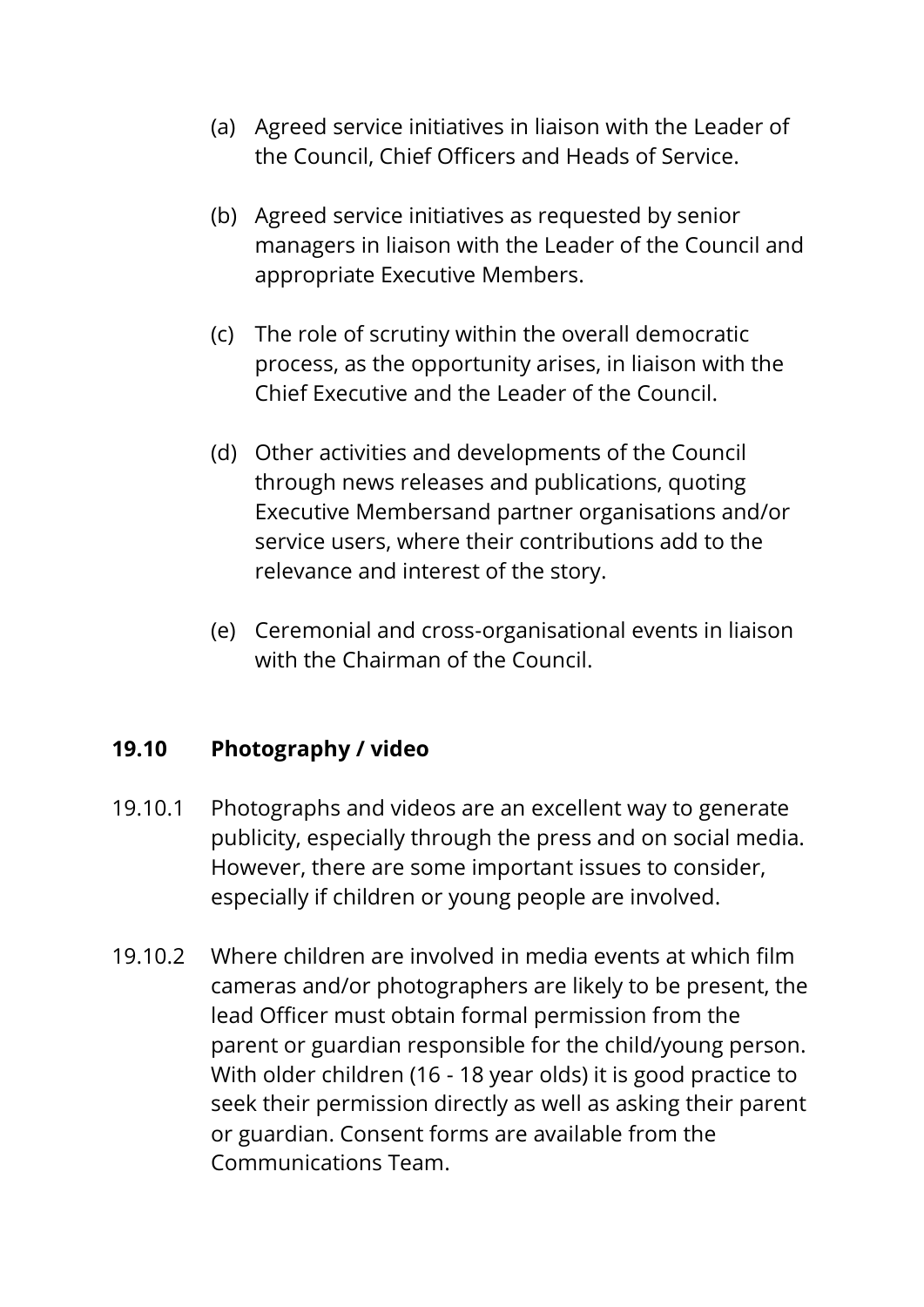19.10.3 If it is not possible to gain consent due to the nature of the event being photographed, signs should be displayed for all attending the event informing them that photographs will be taken.

## **19.11 At Full Council and Executive Meetings**

- 19.11.1 Agendas will be published on the council's website ahead of the meeting.
- 19.11.2 Where appropriate, press releases will be issued following the meeting describing the decision and quoting the Leader or Executive Member as appropriate. Such releases will highlight key issues and will help to explain and publicise Council policies and services.
- 19.11.3 Motions and questions from individual Members shown on the agenda will not be publicised through press releases.
- 19.11.4 The Communications Team will respond to subsequent press enquiries by providing a factual explanation at officer level (either directly or through another officer). Where a matter of policy is in question, the matter will be referred to the Leader of the Council or the appropriate Executive Member. Interviews and photo opportunities will be facilitated.
- 19.11.5 Where a reporter wishes to find out what was said by individual Members during a debate, Officers will refer the reporter to the webcast of the meeting in the first instance, or the Member directly.